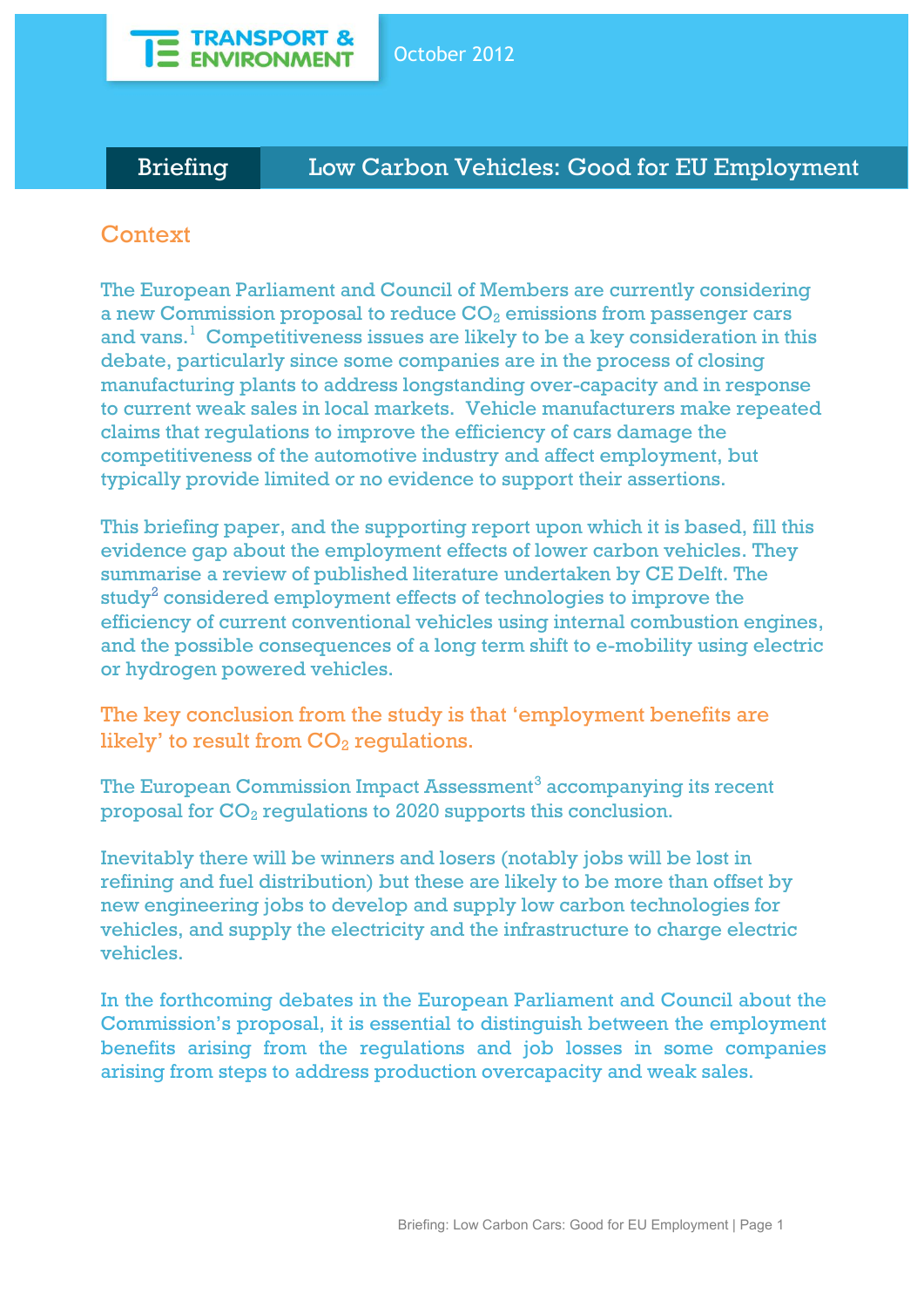### **The research**

The research was funded by the European Climate Foundation; CE Delft reviewed a total of 30 studies: 20 considered the impact on employment of measures to reduce vehicle  $CO<sub>2</sub>$  emissions and fuel consumption; 3 focused upon the macroeconomic impacts of reduced oil imports. The results of 7 studies were disregarded as they reproduced other reviewed reports. 4 of the studies considered the EU as a whole; 7 the situation in specific EU countries (including 4 for Germany); 7 studies were global and 6 focused on the US. The studies were commissioned reports by governments or lobby groups and generally undertaken by independent consultancies.

## **Effects on direct employment**

The evidence from published literature show that the introduction of a regulation to improve vehicle fuel efficiency and lower  $CO<sub>2</sub>$  emissions will generally have net positive directemployment benefits. However, this is not necessarily true of the introduction of e-mobility (electric or hydrogen fuel-cell vehicles) that will predominately occur after 2020. The outcomes for different sectors are summarised in Table 1.

| Impact                | <b>Fuel</b><br>efficient/hybrids | <b>E-mobility</b>     |
|-----------------------|----------------------------------|-----------------------|
| Car manufacturing     | Increase                         | Decrease              |
| Maintenance/recycling | <b>Neutral</b>                   | Small decrease        |
| <b>Fuelling</b>       | Decrease                         | <b>Small decrease</b> |
| <b>Infrastructure</b> | <b>Neutral</b>                   | Increase              |

#### **Table 1: Summary of direct employment effects**

For **car manufacturing and automotive suppliers,** development and manufacturing of advanced technologies to make the engine and vehicle more efficient are labour intensive, creating a positive impact on employment. These are largely high quality engineering jobs that are less likely to be offshored. For example, Fraunhofer-IAO et al<sup>4</sup> expect that worldwide a market volume growth of  $\epsilon$ 43.4 billion will result from solutions to reduce CO<sub>2</sub> emissions from ICEs (internal combustion engines). On the basis of 1 job being created for each €300 thousand of added value, this is equivalent to approaching 145k jobs created through improvements in efficiency alone. Mckinsey<sup>5</sup> estimates 110,000 new jobs will be created in the EU by 2030 in production and R&D, especially in chemicals and electronics through the need to produce more fuel efficient vehicles.

For electric vehicles the use of a battery (and/or fuel cell) replaces many components within a current vehicle. The possible resulting reduction in employment could be partially offset by ensuring Europe develops strong battery and advanced materials industries. To 2020, Mckinsey $6$  estimates a net 204.000 jobs could be created through the supply of electric vehicles. After 2020 the replacement of larger numbers of conventional powertrains with electric ones could lead to a net reduction in employment in vehicle manufacturing.

The cost of **maintenance** for fuel efficient vehicles including hybrids is similar to that of current vehicles and it is unlikely that there will be any significant impact on employment. It is possible electric vehicles will require less maintenance with a subsequent reduction in servicing costs and jobs. This may however also be offset to some degree by an increase in jobs in recycling.

Jobs will be lost in **fuelling** vehicles, in refining and gasoline stations, as a result of increased efficiency. The switch to e-mobility implies an even lower demand for oil but a higher demand for renewable electricity that has positive employment benefits. US research<sup>7</sup> shows renewable energy investments generate 17 jobs per \$1 million value added, compared to 5 in refining. Since most European countries are net importers of oil and produce energy domestically, there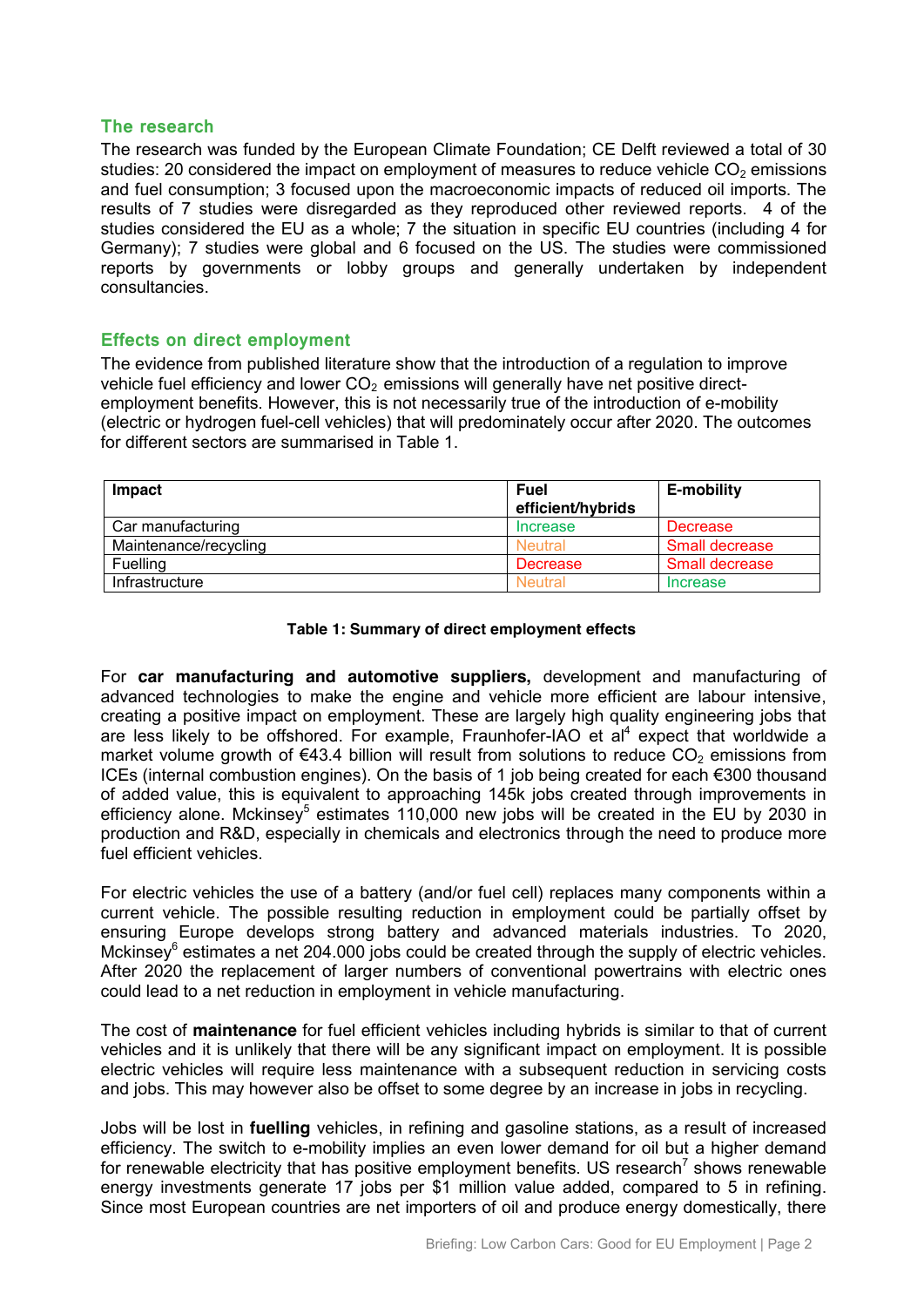will be employment benefits from the shift.

The scale of the jobs created through building new **infrastructure** to support e-mobility (such as electric charging points) is not widely researched but will be positive. One German study indicates 20 thousand jobs could be created through establishing hydrogen infrastructure in Baden-Württemberg.8

### **Indirect employment effects**

Indirect employment effects arise through changes to the labour market, additional consumer spending from savings on fuel bills, innovation and an improved balance of payments for oil importing countries. These are potentially very significant but poorly researched. A summary of the indirect employment effects is shown in Table 2.

| Impact                                           | <b>Fuel</b>       | EV                        |
|--------------------------------------------------|-------------------|---------------------------|
|                                                  | efficient/hybrids |                           |
| Higher purchase costs                            | <b>Decrease</b>   | Decrease                  |
| Lower mileage costs                              | Increase          | Increase                  |
| Consumer spending (assuming that total cost over | Increase          | Increase                  |
| lifetime of car are smaller than in BAU)         |                   |                           |
| Impacts on trade balance (oil imports)           | Increase          | Increase                  |
| Innovation and competitiveness                   | <b>Increase</b>   | Increase                  |
| Rebound impacts labour market                    | Unknown           | <b>Potential increase</b> |

#### **Table 2: Summary of indirect employment effects**

The impacts on **consumer spending** depend on whether the switch to advanced vehicles is economical to consumers over the car lifetime. The European Commission's Impact Assessment supporting the recent regulatory proposal confirms that the total cost of ownership will decline (since lower running costs offset higher purchase costs over the lifetime of the vehicle). The resulting savings are likely to be reinvested through higher personal expenditure with strongly positive employment effects. The Impact Assessment states the cost of oil consumption for cars and vans are about €100bn per year; avoided fuel use as a result of more efficient vehicles "increases progressively over the decade 2020 to 2030 from €27bn per year in 2020-2025 to €36bn per year in 2025-2030." The effect is expected to increase GDP by around €12bn and annual expenditure on labour by around €9bn. This is since vehicle manufacturing is more labour and export intensive and purchase of fuels is import intensive. The Commission forecast positive impacts in demand for basic metals, wholesale trade, chemicals and rubber. The Commission confirm their findings are also supported by a number of other assessments.

Reduced oil consumption leads to lower **oil imports** that in turn results in: a fall in international oil prices; an economy that becomes more resistant towards 'oil shocks'; and an ability to increase investment in new industries, increasing innovation and competitiveness. The Impact Assessment quantifies these benefits. The European Commission Impact Assessment estimates the economic benefits of improved energy security arising from its proposed regulation of car and van  $CO<sub>2</sub>$  to 2020. The analysis calculates the aggregate energy security benefit between 2020 and 2030 is €20bn.

Regulations can also **stimulate innovation and increase competitiveness** in the automotive sector and fuel efficient technologies and vehicles have considerable export potential. Vehicle CO2 targets are also warranted on economic grounds to mitigate the externalities from car ownership and use. A recommendation of the recent Cars 21 Group<sup>9</sup> was that "The regulatory targets for light duty vehicle CO2 emissions are essential for ensuring the reductions needed to meet the EU medium and long term climate objectives. These are also expected to drive innovation<sup>"</sup>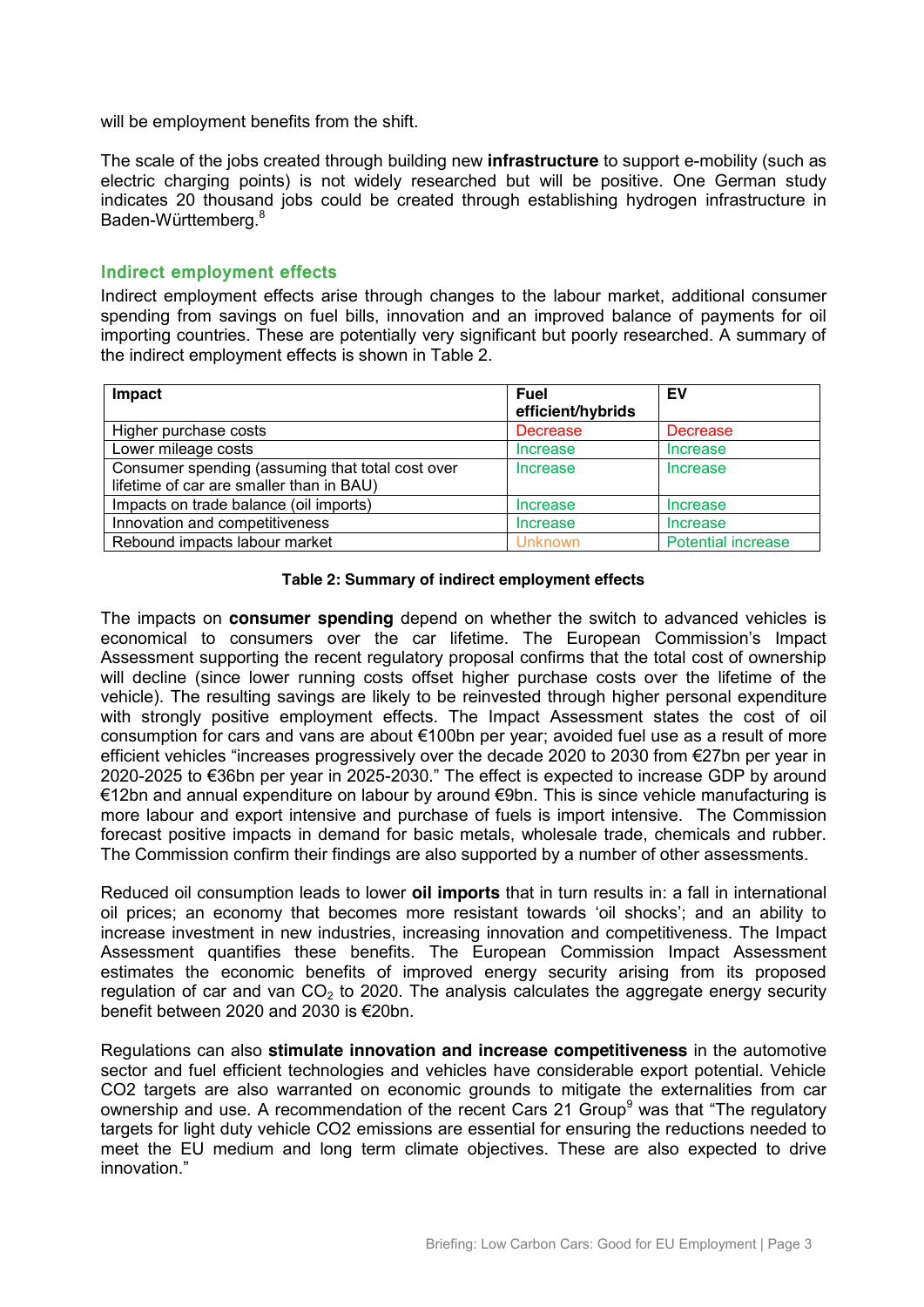## **Conclusions**

On the basis of published literature, CE Delft states that 'employment benefits are likely' to result from policies promoting more fuel efficient vehicles and e-mobility such as recent regulatory proposals for car and van  $CO<sub>2</sub>$  emissions to 2020. This is confirmed by the European Commission in its Impact Assessment. Inevitably there will be sectors that lose jobs, notably the (not very labour-intensive) refining and fuel distribution. However, these are likely to be more than offset by others such as new engineering jobs to develop and supply low carbon technologies for vehicle, supply the electricity and the infrastructure to charge electric vehicles.

## More fuel efficient vehicles and e-mobility increase employment; production overcapacity will reduce it.

Notably, fuel efficient and e-mobile vehicles are cheaper to run with lower lifetime costs and as a result will spur additional consumer spending. The additional economic activity will create employment as more jobs are created through the domestic consumer spending (such as for entertainment) than if the money was spent on oil imports. Fuel efficient vehicles are therefore one way to reinvigorate consumer spending, benefiting the EU economy. Good planning and training can help to smooth the transition and ensure there are adequate and appropriately qualified engineers to ensure fuel efficient vehicles continue to be manufactured in Europe.

Many manufacturers are currently benefiting from a massive global increase in demand for vehicles  $(26\%)^{10}$  in 2010. Whilst the market in some EU countries is undoubtedly depressed, those companies that have expanded into emerging markets are reaping considerable profits from their investment. These emerging markets are also demanding more fuel efficient vehicles either through regulation or consumer demand. Some job losses in vehicle manufacturing are inevitable in the next few years in those companies that are unable to benefit from the expanding global market; and in response to both depressed local sales and historic manufacturing overcapacity. For the wider economy the published evidence strongly suggests fuel efficient vehicles will nevertheless remain positive for employment.

For more information, please contact:

[greg.archer@transportenvironment.org](mailto:greg.archer@transportenvironment.org)

**00 32(0)490 400 447;** 

**[www.transportenvironment.org](http://www.transportenvironment.org/)**